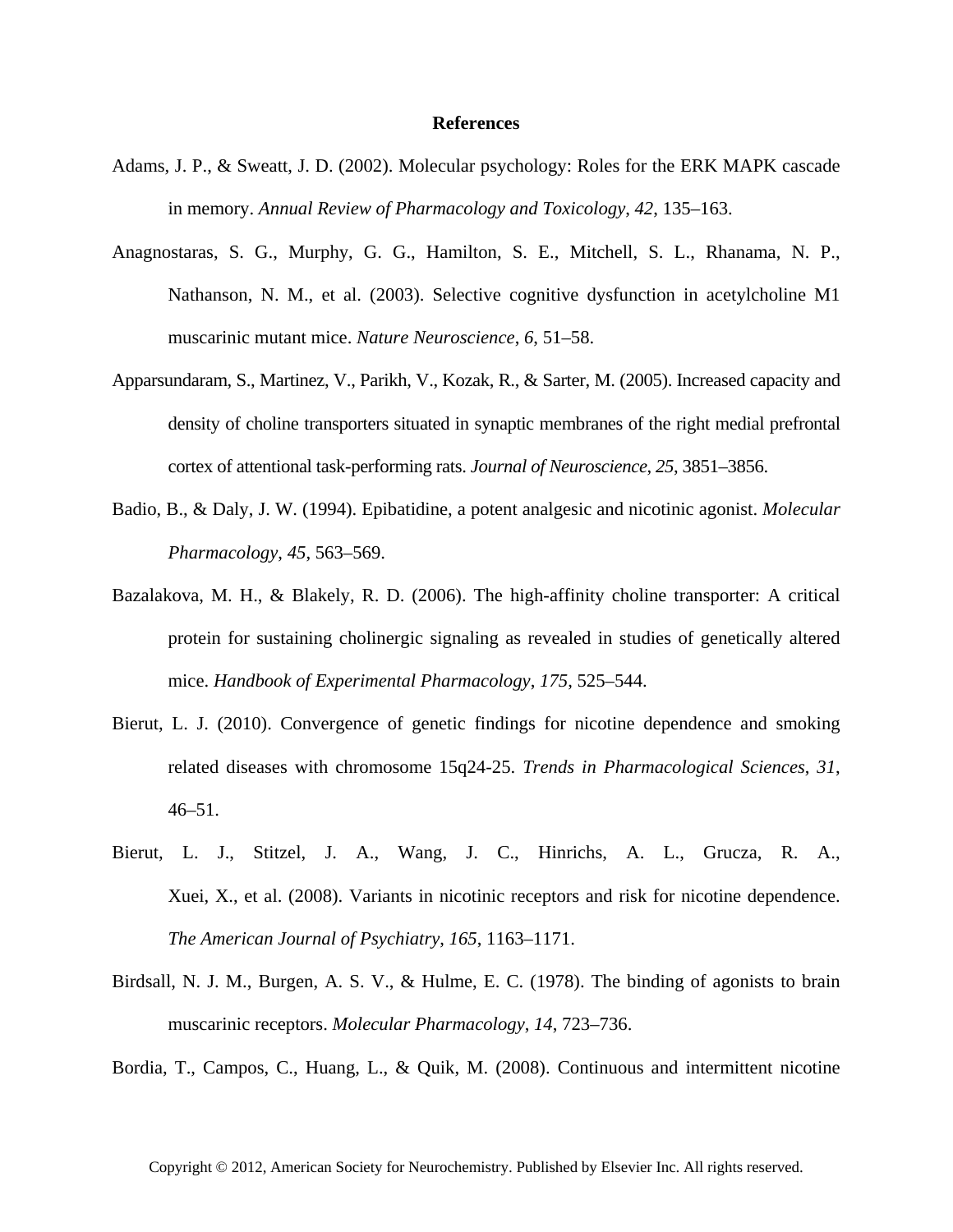treatment reduces L-3,4-dihydroxyphenylalanine (L-DOPA)-induced dyskinesias in a rat model of Parkinson's disease. *Journal of Pharmacology and Experimental Therapeutics*, *327*, 239–247.

- Bowman, W. C. (2006). Neuromuscular block. *British Journal of Pharmacology*, *147*(Suppl. 1), S277–286.
- Brejc, K., van Dijk, W. J., Klaassen, R. V., Schuurmans, M., van Der Oost, J., Smit, A. B., et al. (2001). Crystal structure of an ACh-binding protein reveals the ligand-binding domain of nicotinic receptors. *Nature*, *411*, 269–276.
- Celie, P. H., van Rossum-Fikkert, S. E., van Dijk, W. J., Brejc, K., Smit, A. B., & Sixma, T. K. (2004). Nicotine and carbamylcholine binding to nicotinic acetylcholine receptors as studied in AChBP crystal structures. *Neuron*, *41*, 907–914.
- Champtiaux, N., & Changeux, J. P. (2004). Knockout and knockin mice to investigate the role of nicotinic receptors in the central nervous system. *Acetylcholine in the Cerebral Cortex*, *145*, 235–251.
- Changeux, J. P. (2010). Nicotine addiction and nicotinic receptors: Lessons from genetically modified mice. *Nature Reviews Neuroscience*, *11*, 389–401.
- Changeux, J. P., Devillers-Thiéry, A., & Chemouilli, P. (1984). Acetylcholine receptor: An allosteric protein. *Science*, *225*, 1335–1345.
- Colquhoun, D., Ogden, D. C., & Mathie, A. (1987). Nicotinic acetylcholine receptors of nerve and muscle: Functional aspects. *Trends in Pharmacological Sciences*, *8*, 465–472.
- Conn, P. J., Jones, C. K., & Lindsley, C. W. (2009). Subtype-selective allosteric modulators of muscarinic receptors for the treatment of CNS disorders. *Trends in Pharmacological Sciences*, *30*, 148–155.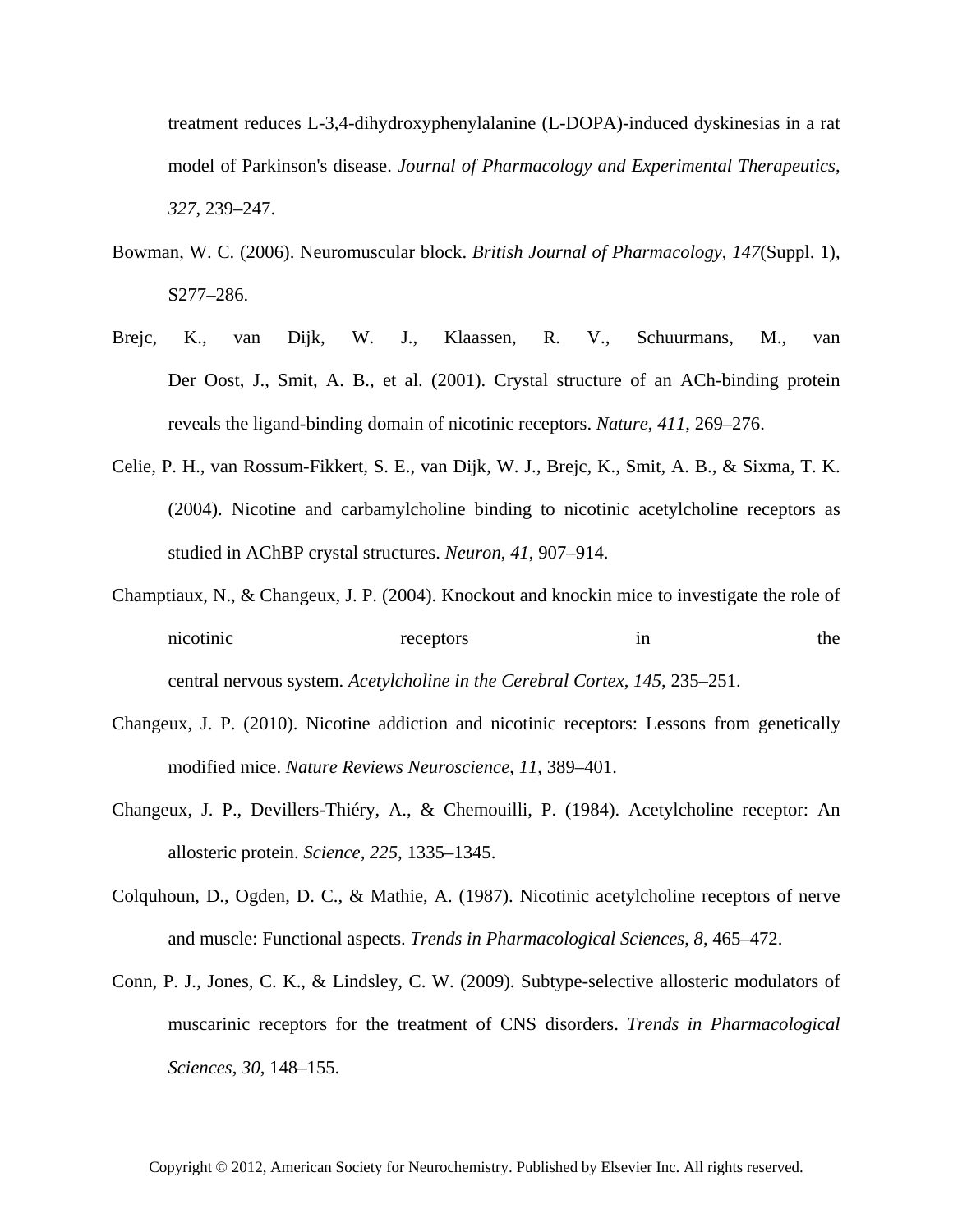- Cossins, J., Webster, R., Maxwell, S., Burke, G., Vincent, A., & Beeson, D. (2004). A mouse model of AChR deficiency syndrome with a phenotype reflecting the human condition. *Human Molecular Genetics*, *13*, 2947–2957.
- Dale, H. H. (1914). The action of certain esters and ethers of choline, and their relation to muscarine. *Journal of Pharmacology and Experimental Therapeutics*, *6*, 147–190.
- Dale, H. H., & Dudley, H. W. (1929). The presence of histamine and acetylcholine in the spleen of the ox and the horse. *Journal of Physiology*, *68*, 97–123.
- Dale, H. H., Feldberg, W., & Vogt, Release of acetylcholine at voluntary motor nerve endings. *The Journal of Physiology (London)*, *86*, 353–380.
- Dajas-Bailador, F., & Wonnacott, S. (2004). Nicotinic acetylcholine receptors and the regulation of neuronal signalling. *Trends in Pharmacological Sciences*, *25*, 317–324.
- Duttaroy, A., Gomeza, J., Gan, J. W., Siddiqui, N., Basile, A. S., Harman, W. D., et al. (2002). Evaluation of muscarinic agonist-induced analgesia in muscarinic acetylcholine receptor knockout mice. *Molecular Pharmacology*, *62*, 1084–1093.
- Ferguson, S. M., & Blakely, R. D. (2004). The choline transporter resurfaces: New roles for synaptic vesicles?. *Molecular Interventions*, *4*, 22–37.
- Fisher, S. K. (1986). Inositol lipids and signal transduction at CNS muscarinic receptors. *Trends in Pharmacological Sciences Supplement: Subtypes of Muscarinic Receptors II*, 61–65.
- Forster, G. L., Yeomans, J. S., Takeuchi, J., & Blaha, C. D. (2001). M5 muscarinic receptors are required for prolonged accumbal dopamine release after electrical stimulation of the pons in mice. *Journal of Neuroscience*, *21*(RC 190), 1–6.
- Govind, A. P., Vezina, P., & Green, W. N. (2009). Nicotine-induced upregulation of nicotinic receptors: Underlying mechanisms and relevance to nicotine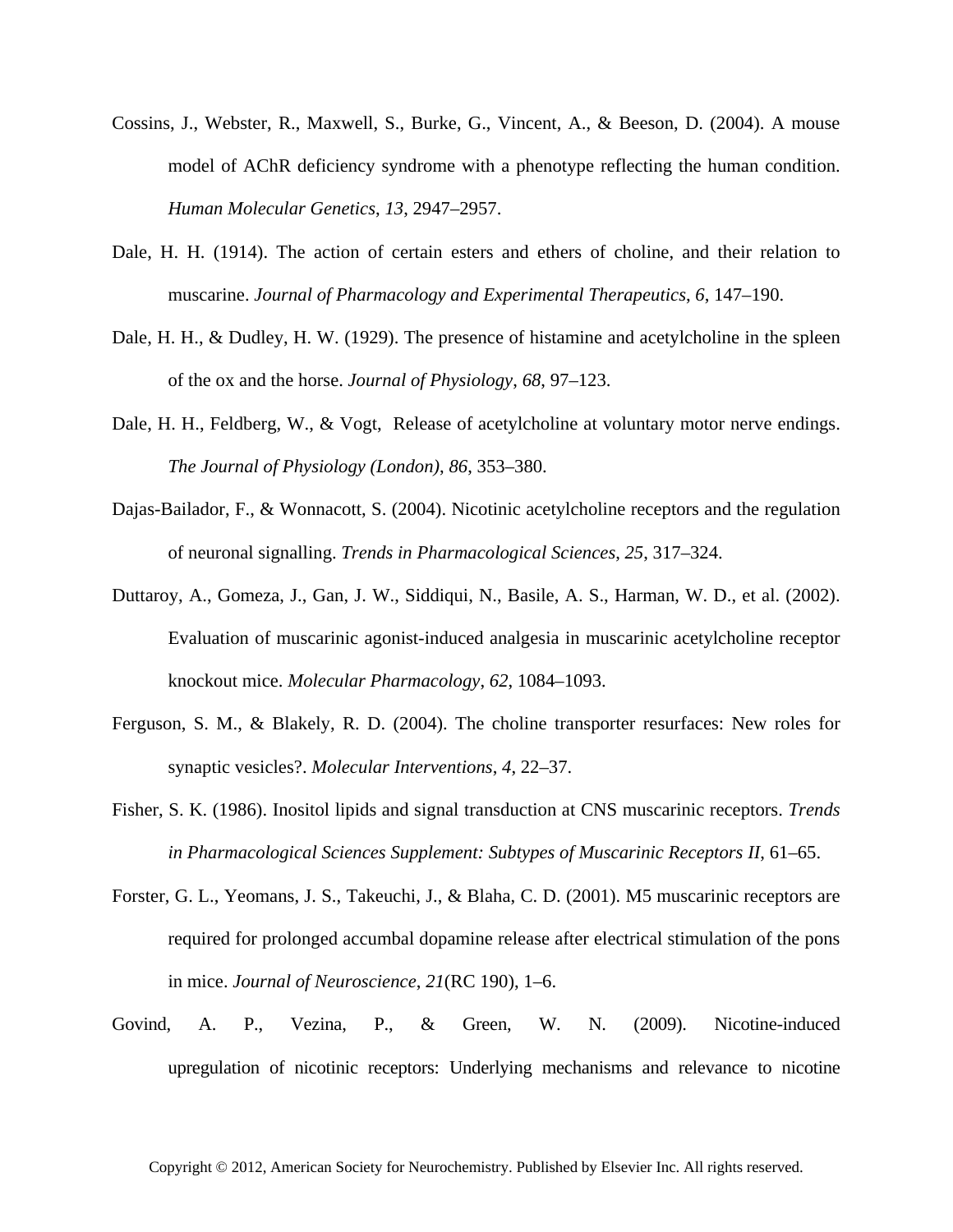addiction. *Biochemical Pharmacology*, *78*, 756–765.

- Grønlien, J. H., Håkerud, M., Ween, H., Thorin-Hagene, K., Briggs, C. A., Gopalakrishnan, M., et al. (2007). Distinct profiles of alpha7 nAChR positive allosteric modulation revealed by structurally diverse chemotypes. *Molecular Pharmacology*, *72*, 715–724.
- Hasselmo, M. E., & Sarter, M. (2010). Modes and models of forebrain cholinergic neuromodulation of cognition. *Neuropsychopharmacology* (Epub ahead of print)
- Johnson, G., Swart, C., & Moore, S. W. (2008). Interaction of acetylcholinesterase with the G4 domain of the laminin alpha1-chain. *Biochemical Journal*, *411*, 507–514.
- Karlin, A. (2002). Emerging structure of the nicotinic acetylcholine receptors. *Nature Reviews Neuroscience*, *3*, 102–114.
- Kubo, T., Fukuda, K., Mikami, A., Maeda, A., Takahashi, H., Mishina, M., et al. (1986). Cloning, sequencing and expression of complementary DNA encoding the muscarinic acetylcholine receptor. *Nature*, *323*, 411–416.
- Kuryatov, A., Onksen, J., & Lindstrom, J. (2008). Roles of accessory subunits in alpha4beta2(\*) nicotinic receptors. *Molecular Pharmacology*, *74*, 132–143.
- Langley, J. N. (1906). On nerve endings and on special excitable substances in cells. *Proceedings of the Royal Society of London. Series B*, *78*, 170–194.
- Langmead, C. J., Watson, J., & Reavill, C. (2008). Muscarinic acetylcholine receptors as CNS drug targets. *Pharmacology & Therapeutics*, *117*, 232–243.
- Le Novère, N., & Changeux, J. P. (1995). Molecular evolution of the nicotinic acetylcholine receptor: An example of multigene family in excitable cells. *Journal of Molecular Evolution*, *40*, 155–172.

Leonard, S., Mexal, S., & Freedman, R. (2007). Smoking, genetics and schizophrenia: Evidence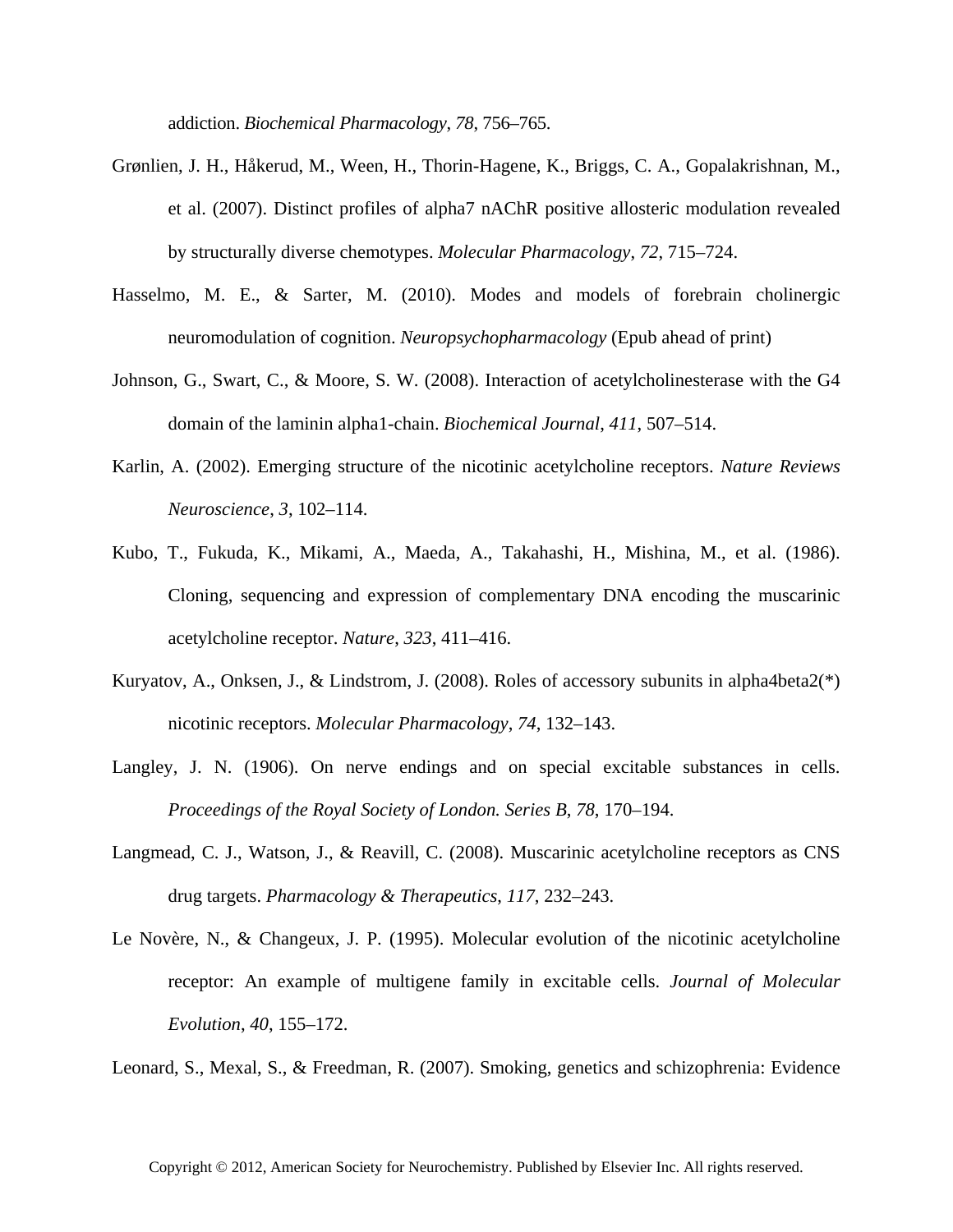for self medication. *Journal of Dual Diagnosis*, *3*, 43–59.

- Liao, D. L., Hong, C. J., Chen, Y. E., Lee, S. M., & Chang, C. Y. (2003). Association of muscarinic M1 receptor genetic polymorphisms with psychiatric symptoms and cognitive function in schizophrenic patients. *Neuropsychobiology*, *48*(2), 72–76.
- Lindstrom, J. (2002). Autoimmune diseases involving nicotinic receptors. *Journal of Neurobiology*, *53*, 656–665.
- Loewi, O. (1921). Ueber humorale Uebertragbarkeit der herznervenwirkung. *Pfluegers Archiv General Physiology*, *189*, 239–242.
- Liu, Z., Zhang, J., & Berg, D. K. (2007). Role of endogenous nicotinic signaling in guiding neuronal development. *Biochemical Pharmacology*, *74*, 1112–1119.
- Livingstone, P. D., & Wonnacott, S. (2009). Nicotinic acetylcholine receptors and the ascending dopamine pathways. *Biochemical Pharmacology*, *78*, 744–755.
- Maehle, A. H., Prüll, C. R., & Halliwell, R. F. (2002). The emergence of the drug receptor theory. *Nature Reviews Drug Discovery*, *1*, 637–641.
- Massoulié, J., & Millard, C. B. (2009). Cholinesterases and the basal lamina at vertebrate neuromuscular junctions. *Current Opinion in Pharmacology*, *9*, 316–325.
- Massoulié, J. (2002). The origin of the molecular diversity and functional anchoring of cholinesterases. *Neurosignals*, *11*, 130–143.
- McIntosh, J. M., Absalom, N., Chebib, M., Elgoyhen, A. B., & Vincler, M. (2009). Alpha9 nicotinic acetylcholine receptors and the treatment of pain. *Biochemical Pharmacology*, *78*, 693–702.
- Millar, N. S., & Gotti, C. (2009). Diversity of vertebrate nicotinic acetylcholine receptors. *Neuropharmacology*, *56*, 237–246.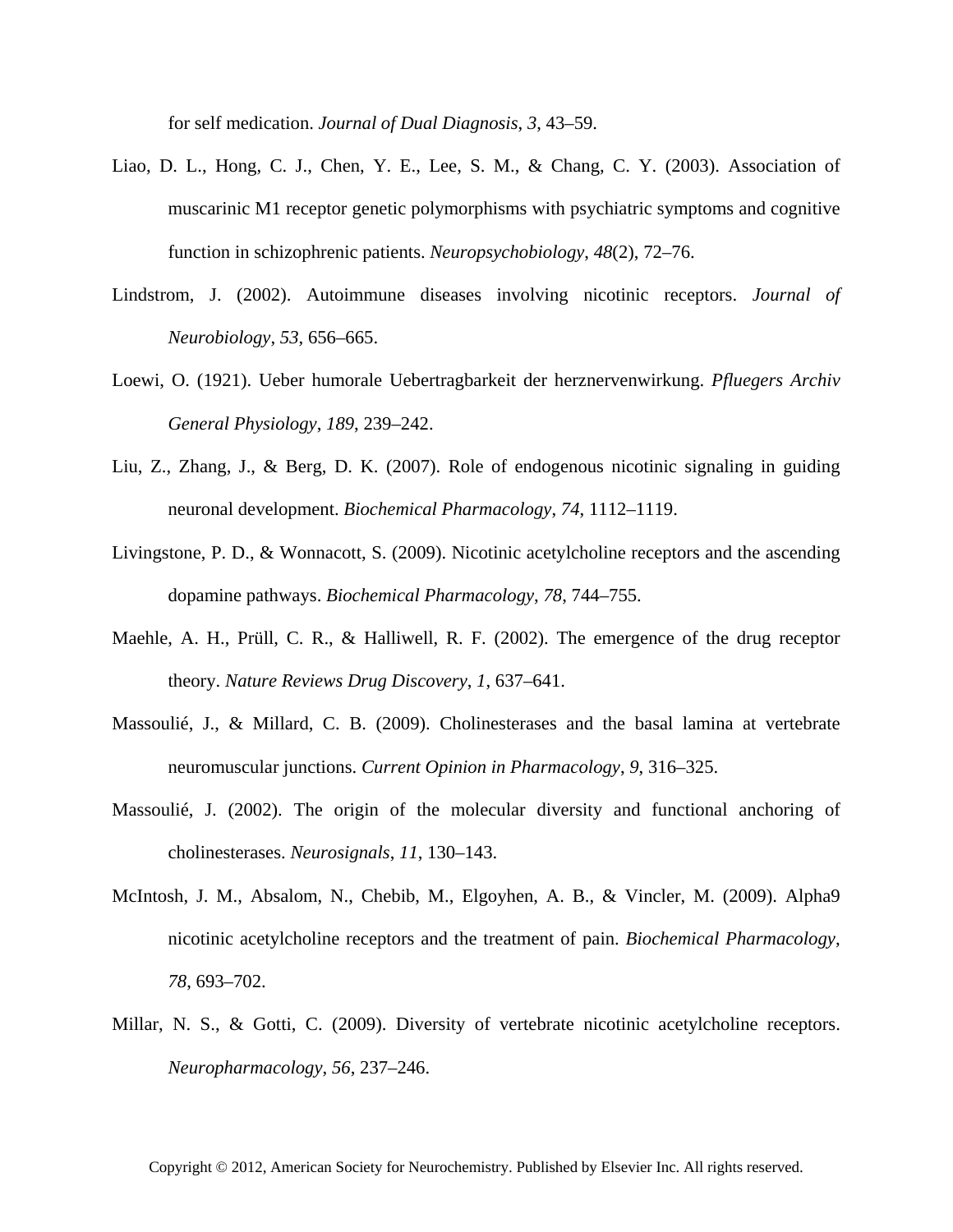- Murrin, L. C., & Kuhar, M. J. (1976). Activation of high affinity choline uptake *in vitro* by depolarizing agents. *Molecular Pharmacology*, *12*, 1082–1090.
- Okuda, T., Haga, T., Kanai, Y., Endou, H., Ishihara, T., & Katsura, I. (2000). Identification and characterization of the high affinity choline transporter. *Nature Neuroscience*, *3*, 120– 125.
- Paton, W. D., & Zaimis, E. J. (1949). The pharmacological actions of polymethylene bistrimethylammonium salts. *British Journal of Pharmacology*, *120*(Suppl. 1997), 60–79.
- Perrier, A. L., Massoulié, J., & Krejci, E. (2002). PRiMA: The membrane anchor of acetylcholinesterase in the brain. *Neuron*, *33*, 275–285.
- Picciotto, M. R., Zoli, M., Rimondini, R., Léna, C., Marubio, L. M., Pich, E. M., et al. (1998). Acetylcholine receptors containing the beta2 subunit are involved in the reinforcing properties of nicotine. *Nature*, *391*, 173–177.
- Picciotto, M. R., Alreja, M., & Jentsch, D. (2002). Acetylcholine. In K. L. Davis, D. Charney, J. T. Coyle & C. Nemeroff (Eds.), *Neuropsychopharmacology: The fifth generation of progress* (pp. 1–14). Brentwood, TN: Amer. Coll. of Neuropsychopharmacology.
- Quik, M., O'Neill, M., & Perez, X. A. (2007). Nicotine neuroprotection against nigrostriatal damage: Importance of the animal model. *Trends in Pharmacological Sciences*, *28*, 229– 235.
- Rollema, H., Coe, J. W., Chambers, L. K., Hurst, R. S., Stahl, S. M., & Williams, K. E. (2007). Rationale, pharmacology and clinical efficacy of partial agonists of alpha4beta2 nACh receptors for smoking cessation. *Trends in Pharmacological Sciences*, *28*, 316–325.
- Seeger, T., Fedorova, I., Zheng, F., Miyakawa, T., Koustova, E., Gomeza, J., et al. (2004). M2 muscarinic acetylcholine knock-out mice show deficits in behavioral flexibility, working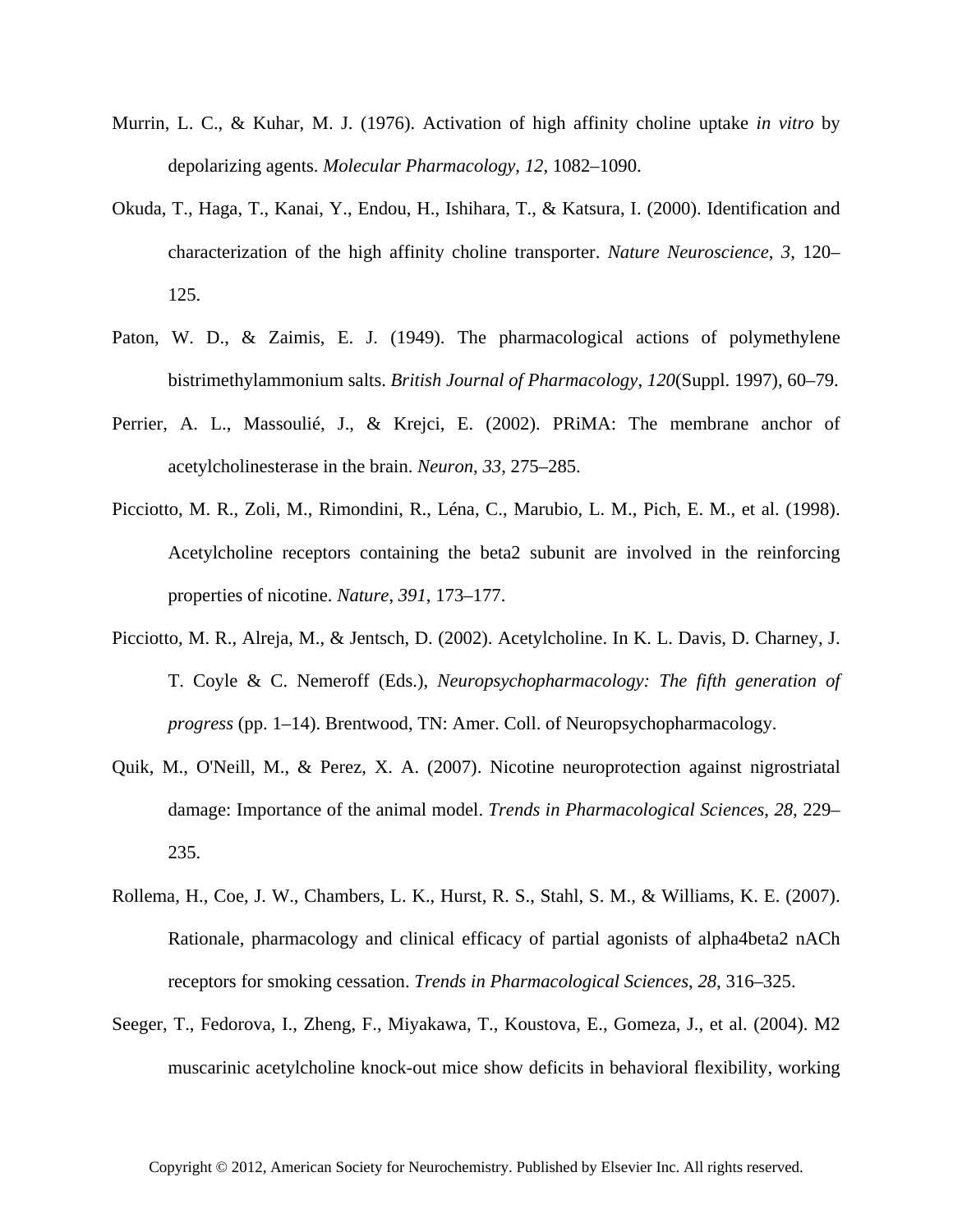memory and hippocampal plasticity. *Journal of Neuroscience*, *24*, 10117–10127.

- Silman, I., & Sussman, J. L. (2005). Acetylcholinesterase: 'classical' and 'non-classical' functions and pharmacology. *Current Opinion in Pharmacology*, *5*, 293–302.
- Silman, I., & Sussman, J. L. (2008). Acetylcholinesterase: How is structure related to function?. *Chemico-Biological Interactions*, *175*, 3–10.
- Sine, S. M., & Engel, A. G. (2006). Recent advances in Cys-loop receptor structure and function. *Nature*, *440*, 448–455.
- Soreq, H., & Seidman, S. (2001). Acetylcholinesterase—new roles for an old actor. *Nature Reviews Neuroscience*, *2*, 294–302.
- Steinlein, O. K., & Bertrand, D. (2008). Neuronal nicotinic acetylcholine receptors: From the genetic analysis to neurological diseases. *Biochemical Pharmacology*, *76*, 1175–1183.
- Sussman, J. L., Harel, M., Frolow, F., Oefner, C., Goldman, A., Toker, L., et al. (1991). Atomic structure of acetylcholinesterase from *Torpedo californica*: A prototypic acetylcholinebinding protein. *Science*, *253*, 872–879.
- Sussman, J. L., & Silman, I. (1992). Acetylcholinesterase: Structure and use as a model for specific cation–protein interactions. *Current Opinion in Structural Biology*, *2*, 721–729.
- Taylor, P., & Radic, Z. (1994). The cholinesterases: From genes to proteins. *Annual Review of Pharmacology and Toxicology*, *34*, 281–320.
- Unwin, N. (2005). Refined structure of the nicotinic acetylcholine receptor at 4Å resolution. *Journal of Molecular Biology*, *346*, 967–989.
- Verderio, C., Rossetto, O., Grumelli, C., Frassoni, C., Montecucco, C., & Matteoli, M. (2006). Entering neurons: Botulinum toxins and synaptic vesicle recycling. *Embo Journal*, *7*, 995–999.